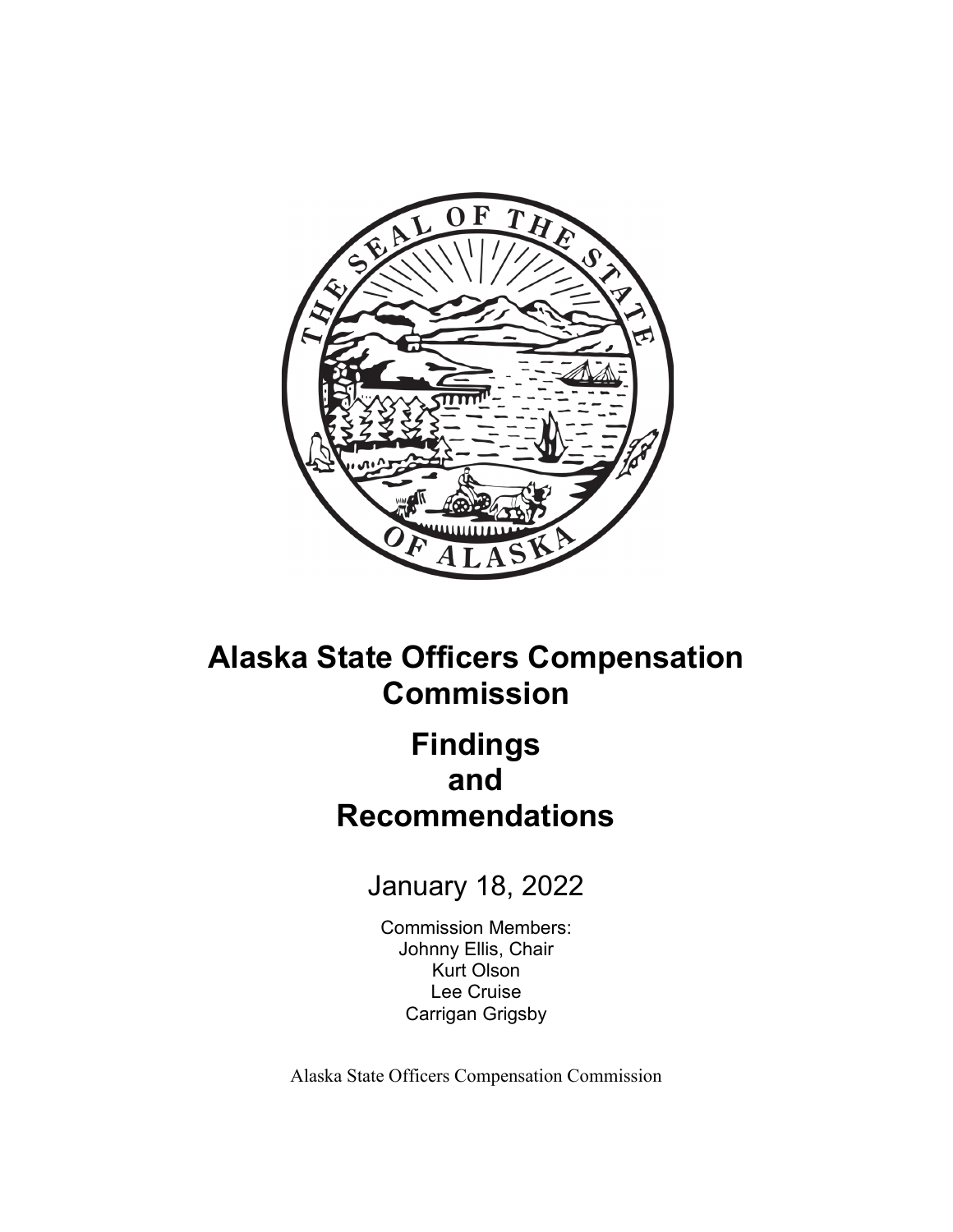#### **Preliminary Findings and Recommendations**

January 4, 2022

#### Introduction

The Alaska State Officers Compensation Commission is directed by law to "review the salaries, benefits, and allowances of members of the legislature, the governor, the lieutenant governor, and each principal executive department head and prepare a report on its findings at least once every two years, but not more frequently than every year." [AS 39.23.540(a)] The commission is to prepare preliminary recommendations by November 15, and, after soliciting public comment, submit final recommendations to the governor and legislature by the tenth day of the next legislative session.

On January 10, 2009, the commission recommended salary adjustments for legislators and department heads and on January 26, 2011, the commission recommended salary adjustments for the governor and lieutenant governor. These salary increases were not rejected by the legislature, and they became law according to AS 39.23.540(d). The commission recommended salary adjustments for executive salaries in 2014: however, those recommendations were rejected by the legislature. Finally, on December 15, 2016, the commission recommended that the salary of a deputy commissioner who accepts the office of department head with the same department with no break in service and is paid a salary higher than the salary authorized for the department head, shall retain his or her current salary while holding the position of department head. This recommendation was not rejected by the legislature and was subsequently became law.

In 2020, the commission recommended no changes for the Governor, Lieutenant Governor, department heads or legislators.

On November 9, 2021, the commission met in Anchorage to consider recommendations for 2022. The commission also met on November 29, 2021, December 16, 2021 and January 4, 2022. The first meeting of the commission was scheduled to take place on September 29, 2021 but due to travel restrictions related to COVID, the meeting was postponed.

Regarding the Governors, Lieutenant Governor, department heads, and legislative salaries, the commission decided to make several recommendations which are laid out below. Public comment and testimony were sought as well as a request for feedback from both the executive branch and legislators.

Findings and Recommendations

The commission recommends the following:

• No change in salary for the Governor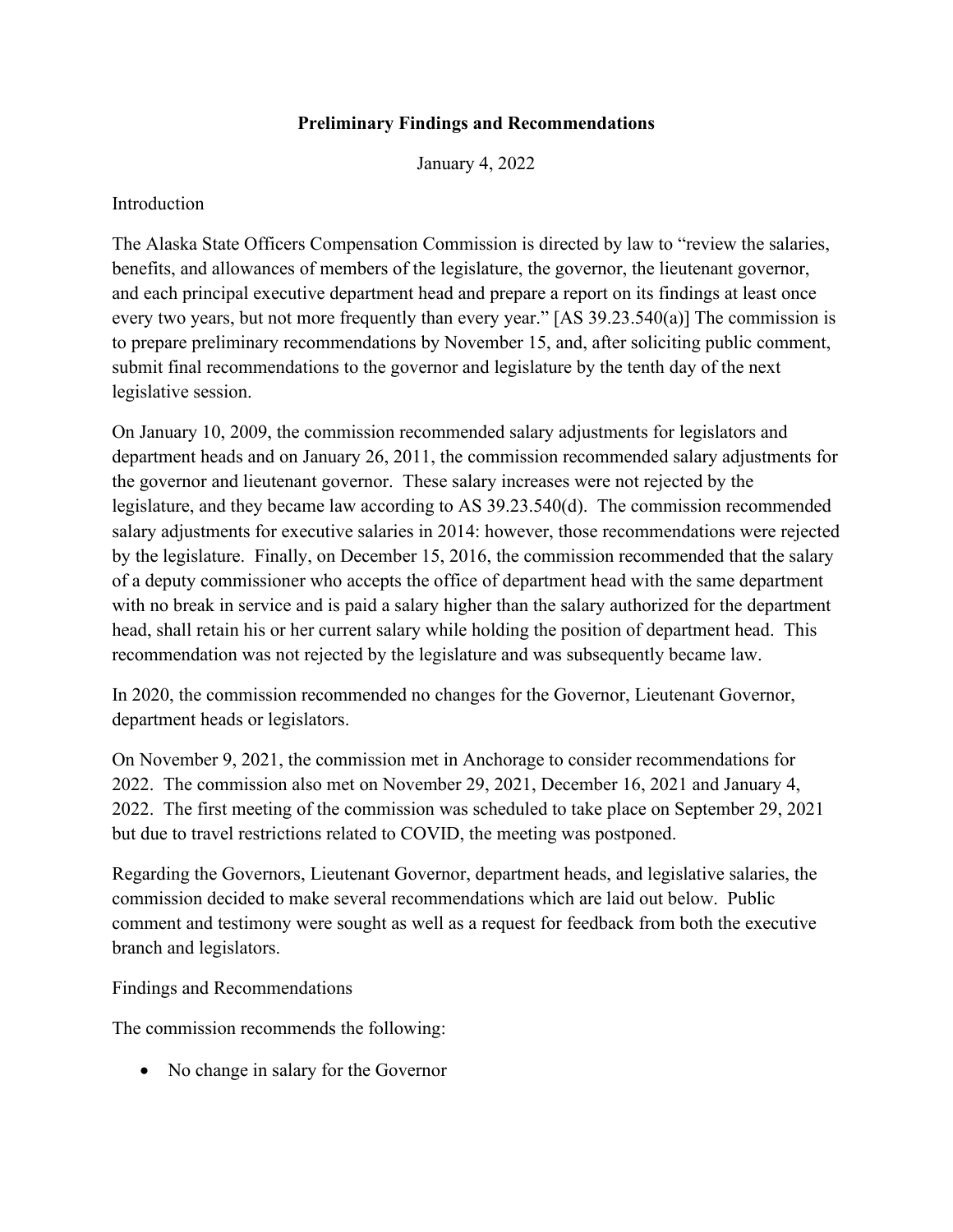- 1% increase for each year, due to inflation, since the last salary increase for Lieutenant Governor and department heads
- Increase legislators' salaries to \$64,000 per year with a cap of \$100 per day for per diem with actual receipts to be processed by legislative affairs
- Per diem for special sessions will be paid out as follows: no per diem if the legislature calls themselves into special session; state employee per diem rate (as determined in the Alaska Administrative Manual) when the Governor calls them into special session
- Changes would be effective January 1, 2023

### Discussion

Regarding the Governor, Lieutenant Governor and department heads pay, the commission found salaries had not kept up with the 2% per year cost of inflation. The Governor and Lieutenant Governor last received a salary increase in 2011. Department heads last received an increase in 2015. Therefore, the recommendation was to split the cost of inflation and grant a 1% increase for each year since the last salary increase. For the Governor, this would result in an increase in pay from \$145,000 to \$163,000 and for the Lieutenant Governor, it would result in an increase from \$125,000 to \$141,000. For department heads, the increase would be from \$141,160.50 to approximately \$149,630.00 (final amounts to be determined by Division of Finance).

The commission requested feedback from the executive branch on this recommendation. The Governor responded that he would decline any salary increase for himself. The Governor cannot legally decline salary increases for the Lieutenant Governor or department heads; therefore, those salary increases are included in the preliminary recommendations while the Governor's proposed salary increase is not.

Legislators' salaries are currently \$50,400 per year and have not been increased since 2010. Currently, the per diem rate for legislators is set using the federal per diem rate which was \$293 per day during the 2021 legislative session. Based upon this information, the majority of the commission voted to increase the legislators' salaries to \$64,000 but reduce the per diem rates. The recommendation is to cap the per diem rates at \$100 per day but require actual receipts as proof. There is no cap as to the total amount of per diem allowed as it will depend on the length of the regular session. Per diem for special sessions will be treated differently. There is no per diem if the legislature calls themselves into special session. If the Governor calls the legislature into special session, they will receive the same per diem that other state employees receive under the Alaska Administrative Manual (AAM). Currently, that would entitle them to lodging and \$60 for meals and incidentals per day although the AAM is subject to change.

The commission discussed the desire to attract candidates from all walks of life, not only those whose income allow them to take time off from other employment, which may require a higher salary but acknowledged there is an additional cost to live in Juneau during session so a per diem is still warranted. There was not extensive public comment but of those that did, most believed